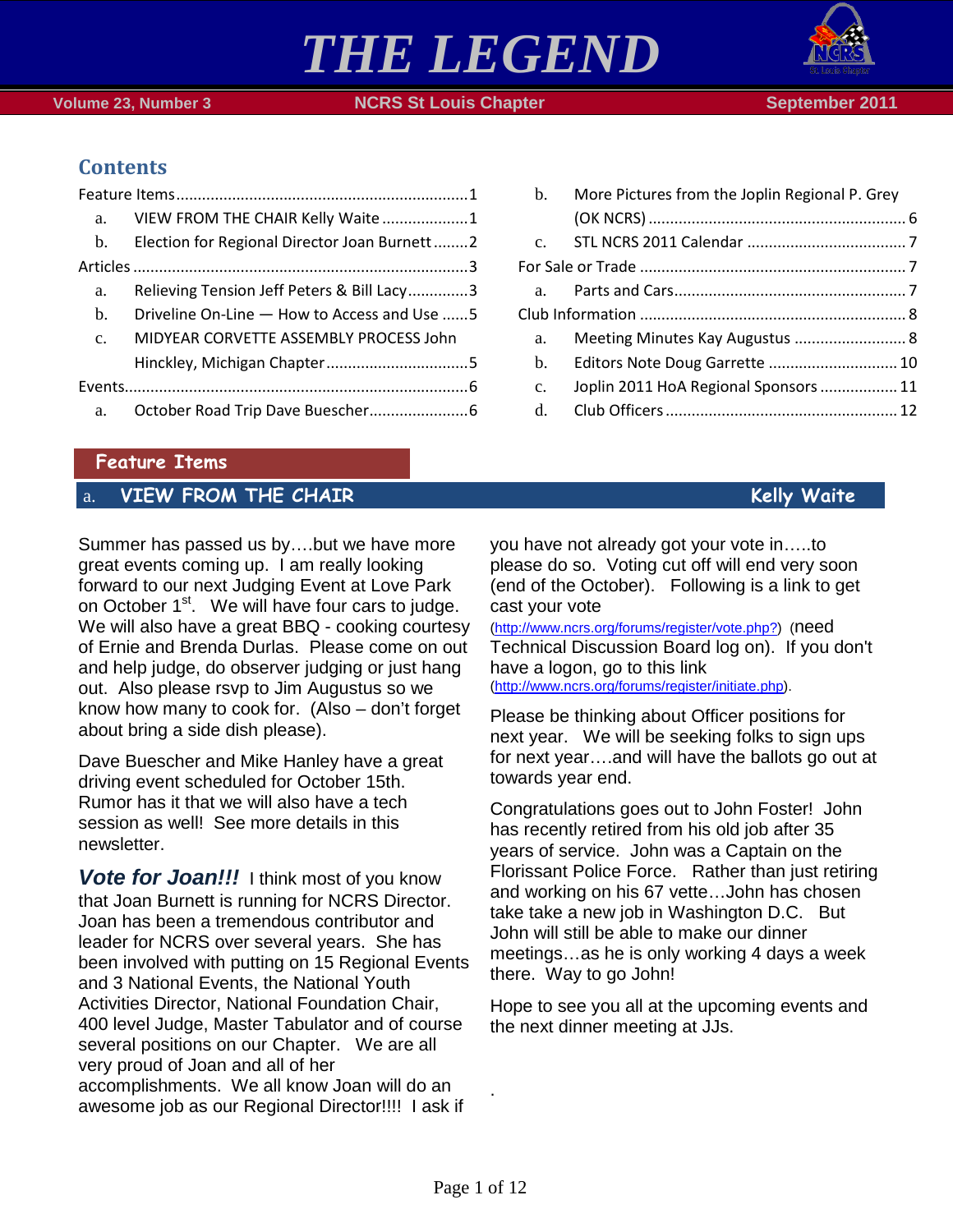

# <span id="page-1-0"></span>b. **Election for Regional Director Joan Burnett**

Elections for Regional Director are now open until the election closes at end of day on October 31, 2011. I am one of three candidates running for the NCRS Region VII Representative position and would like to ask you to support me with your vote on my past involvement in the NCRS at both the Chapter and National level. I wish everyone in our chapter could vote but if you are not a resident of MO, AR,KS, LA, OK, or TX you are not eligible. I would ask that you encourage other NCRS members who may not be a part of our chapter who live in within our region to cast their to vote for me as well.

My Goals are clear and simple, since joining the NCRS in 1979; I have become more active year after year as illustrated by my past and present NCRS activities listed below. If chosen to represent Region VII, I would support the membership of the region while working with the other National Regional Directors for the betterment of the NCRS. I will continue to encourage members and their families to actively participate in the organization at both the local Chapter level as well as the Regional/National level. I will actively support, promote and encourage regional & national events within Region VII.

I joined the NCRS in 1979 and was instrumental in Founding the St. Louis Chapter. Some of my past and current activities are:

- · Current Chair of the NCRS Foundation
- Treasurer of the St. Louis Chapter
- Past National Youth Activities Director
- Founding member of the St. Louis Chapter
- Served as St. Louis Chapter President
- Charter Diamond Level Member of NCRS Foundation
- · 400 level Judge
- **Master Tabulator**
- Actively participated in 3 National Conventions Co-hosted by Chapter.
- · Chosen as the 2008 National Convention Chair in St. Charles
- · Chosen as the St. Louis Co-Chair for the 2014 National Convention in Overland Park, KS
- · Held various assignments over the years in hosting fifteen "Heart of America Regional's" in Joplin & St. Louis, MO including Chair, Registrar and Treasurer
- Served as Midwest National Road Tour Co-Chair
- Achieved Bowtie, Flight, Founders and Sportsman awards
- Marvin & I received a Member of the Year Award in 1997
- · Have attended most Regional meets and National Conventions since the 80's.

If you would like to take advantage of the ease of voting online, you can do so by utilizing the following link to the voting page [\(http://www.ncrs.org/forums/register/vote.php?\)](http://www.ncrs.org/forums/register/vote.php?) with your Technical Discussion Board credentials. You will be directed based on your State of residence to the proper Region's ballot and will be available until end of day on October 31, 2011. If you don't have a logon, go to this link to establish one [\(http://www.ncrs.org/forums/register/initiate.php\)](http://www.ncrs.org/forums/register/initiate.php)

 Of course, you can also vote by regular mail, following the instructions and using the ballot in the latest Driveline issue. If you vote this way, your paper ballot must be postmarked no later than October 31, 2011 in order to be counted.

Thank you for your support!

Joan Burnett NCRS #2731 250 West Highway U Troy, MO 63379 (636) 462-4401 Email: [joanieburnett@gmail.com](mailto:joanieburnett@gmail.com)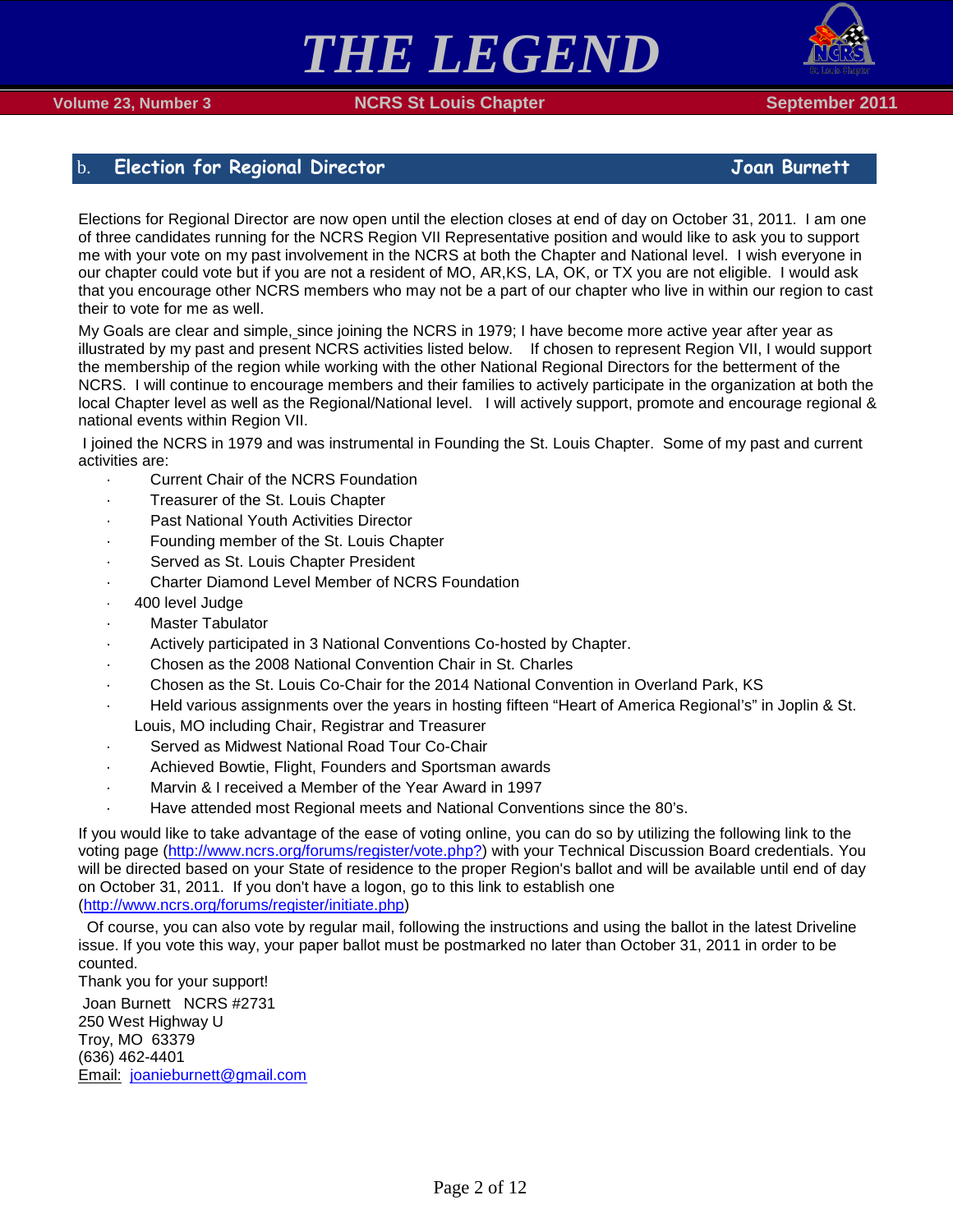

### <span id="page-2-1"></span><span id="page-2-0"></span>**Articles**

After listening to stories of how Corvette People used all kinds of clamps, chains, jacks, and other devices to release the tension on the outer spring bolts of the rear spring. We decided to share a simple process that we learned from a long time friend and Corvette Restorer, Dick Ferando of D&A Corvette.

First and foremost, it is highly recommended that you have to have a helper with this process.

1. The tools needed are a 6 foot or longer pry bar (Photo 1)



- 2. A good floor jack
- 3. A good pair of jack stands (I like to use 2 ½ ton because it gives me some extra height).
- 4. Wheel chocks
- 5. Something to remove a cotter pin
- 6. Appropriate sized wrenches

(The 6"  $X$  1  $\frac{3}{4}$ " hexagon bar used in this article was purchased at Lowes Home Improvement

## a. **Relieving Tension Jeff Peters & Bill Lacy**

Center. Do not try to save a few dollars by using a pipe or a piece of lumber)

# **Let's get Started**

Using the floor jack, raise the car up to a suitable height and using all of the normal safety precautions, chock the wheels fore and aft and place the jack stands under the frame and remove the floor jack.

1. Place the pry bar under the spring and over the strut arm (photo 2)



2. Lever the pry bar upward. You will see the spring tension release (Photos 3, 4, 5)

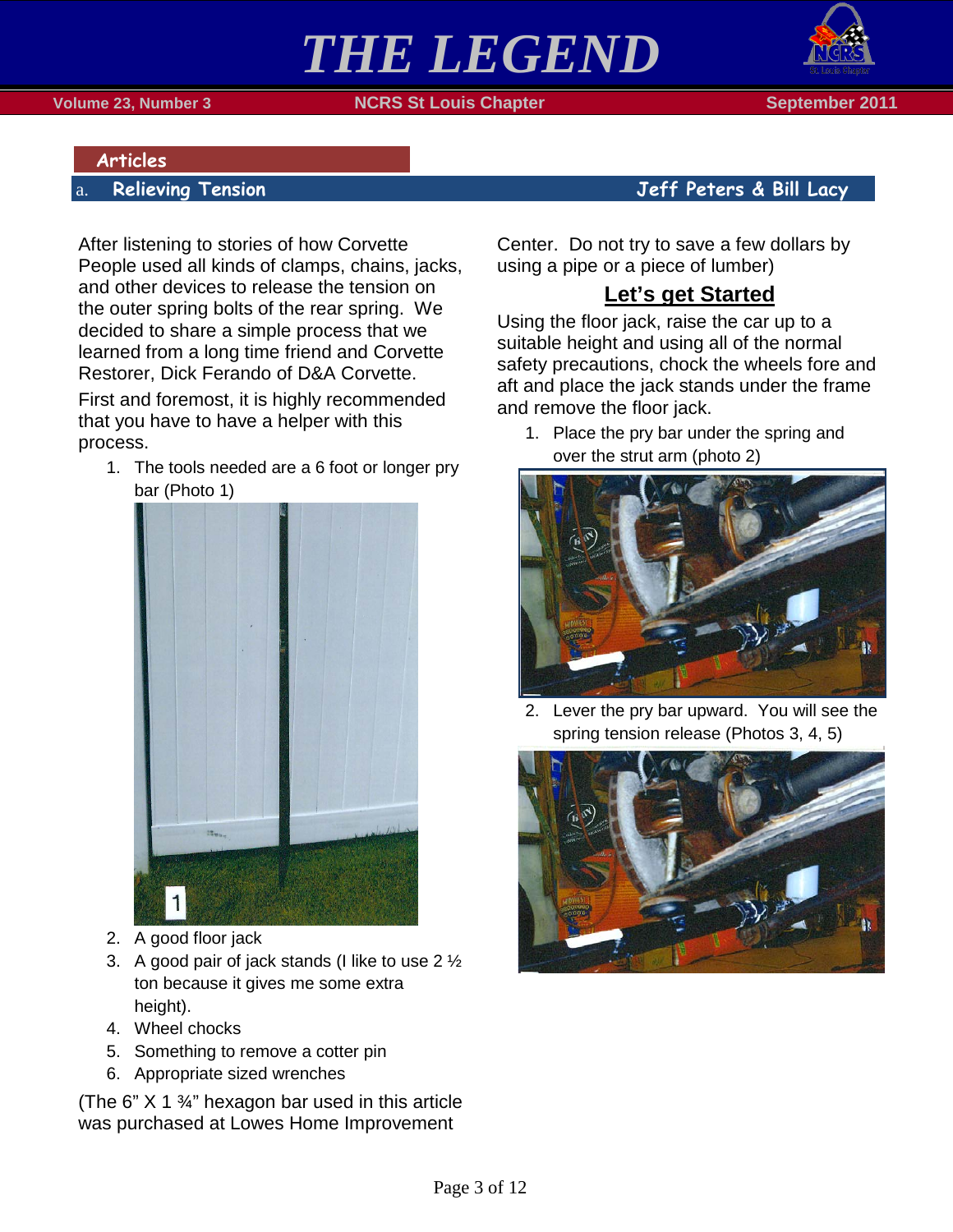



3. While your helper holds tension on the pry bar, you remove the cotter key, nut, and washer. On this spring the nut had been removed from the nut recently and it was not necessary to use a socket and wrench (Photo 6)



5. To reinstall the sprng put the pry bar over the strut arm and under the spring, then raise the pry bar. It may be necessary to angle the bolt to line ti up with the hole in the spring (Photo 8)





4. Slowly lower the Pry bar and the spring will be free of the bolt (Photo 7)

There you have it, a safe and simple way to remove the tension from the spring and outer spring bolts.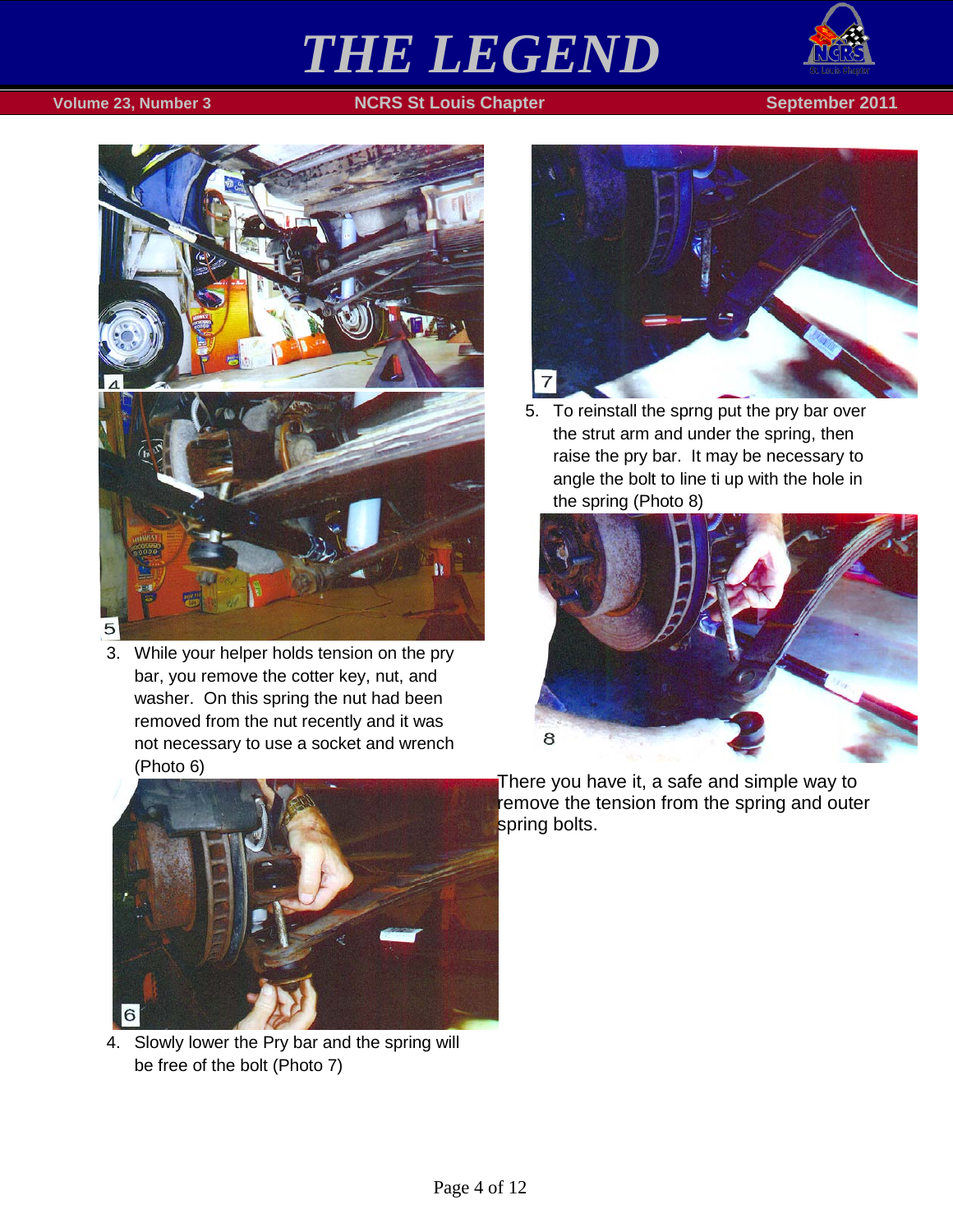

 **Volume 23, Number 3 NCRS St Louis Chapter September 2011**

## <span id="page-4-0"></span>b. **Driveline On-Line — How to Access and Use**

Driveline has been available on-line since 2009. Driveline on-line is available ten (10) days after the printed Driveline is mailed.

*If you want to be the first to get to a Driveline ad part — use the Driveline on-line.*

The Driveline on-line is "key word" searchable. To search for specific parts such as a 1957 part, select Search and enter 1957. All instances of 1957 will be identified.

**First step** — member must activate their logon account. Click on this link:

<http://www.ncrs.org/forums/register/initiate.php>

**Second step** — write down logon Username and Password

**Third step** — best viewed using the FireFox browser. Internet Explorer and AOL can cause problems.

Click on the link below to download the FireFox browser:

<http://download.cnet.com/mozilla-firefox/>

Apple Mac version, click on this link: [http://download.cnet.com/Mozilla-Firefox/3000-2356\\_4-](http://download.cnet.com/Mozilla-Firefox/3000-2356_4-) [10208569.html?tag=main;productListing](http://download.cnet.com/Mozilla-Firefox/3000-2356_4-)

**Fourth step** — download Adobe Flash Player. Adobe Flash Player is required to view the Driveline on-line

> [http://download.cnet.com/Adobe-Flash-Player/3000-](http://download.cnet.com/Adobe-Flash-Player/3000-2378_4-10001055.html) [2378\\_4-10001055.html](http://download.cnet.com/Adobe-Flash-Player/3000-2378_4-10001055.html)

Apple Mac version, click on this link:

[http://download.cnet.com/Adobe-Flash-](http://download.cnet.com/Adobe-Flash-Player/3000-2378_4-10074404.html)[Player/3000-2378\\_4-10074404.html](http://download.cnet.com/Adobe-Flash-Player/3000-2378_4-10074404.html)

**Fifth step** — logon to the NCRS Technical Discussion Board. Click on this link:

<http://www.ncrs.org/forums/index.php>

Good hunting!!!

## <span id="page-4-1"></span>c. **MIDYEAR CORVETTE ASSEMBLY PROCESS John Hinckley, Michigan Chapter**

John Hinckley gave an assembly process presentation at this year's national. It is a really neat article and takes you though the midyear assembly process starting with the body shop all the way through the final trim line. Joe Raine got with him and was able to get his permission to include a link to it in our newsletter. Here it is:

[http://www.michiganncrs.org/index\\_assets/Corv](http://www.michiganncrs.org/index_assets/CorvetteAssyProcess.pdf) [etteAssyProcess.pdf](http://www.michiganncrs.org/index_assets/CorvetteAssyProcess.pdf)

### Summary Excerpt:

"The rivalry that developed between St. Louis and A.O. Smith and their regular joint quality audits fostered a continuing competition between the two for continuous body and paint quality improvement which ultimately was of benefit to the customer.

The huge A.O. Smith fiberglass panel molding plant in Ionia continued to supply many Corvette body panels and assemblies to St. Louis after 1967, all the way through the C3 era. In 1971, the Ionia plant was sold to General Tire and Rubber and became part of GTR's "GenCorp" plastics division."

Check it out!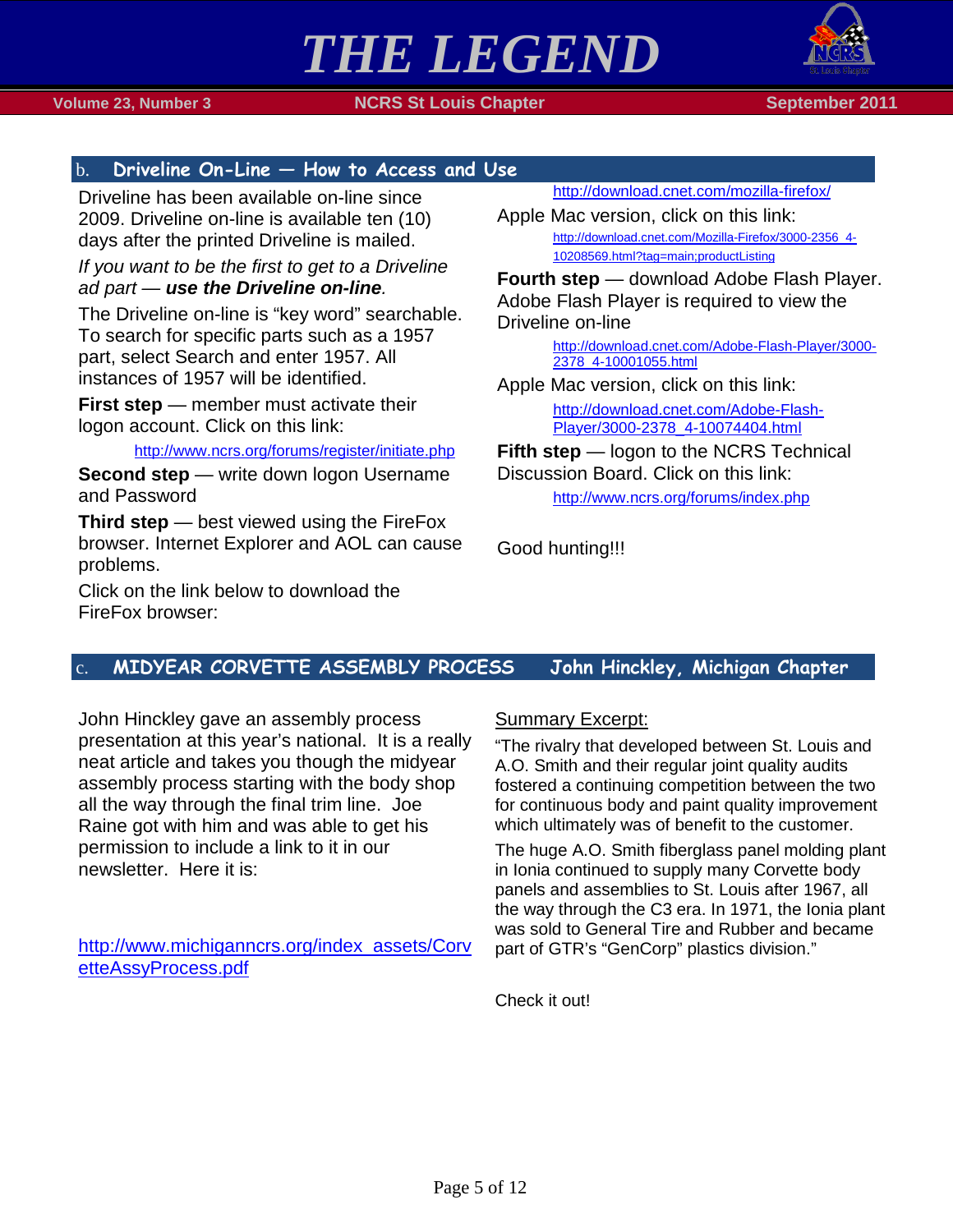





### <span id="page-5-0"></span>**Events**

### <span id="page-5-1"></span>a. **October Road Trip Dave Buescher**

The St Louis NCRS Chapter will sponsor road trip to Ron Bochantin's shop in Dubois IL on **Saturday October 15**

Ron is currently working on several members corvettes and if we can pull it off, we will have a tech session to boot.

If you have a topic for a tech session that you would like to review or present, let me know.

The Illinois members will meet with the Missouri member at the Casa Gallardo Mexican Restaurant at St Clair Square located at Interstate 64 and Illinois Route 159. ST Clair Square is about 15 minutes east from the Arch on Interstate 64

#### **We will leave Casa Gallardo at 9:30 to for the 50 minute ride to Ron,s shop**

Follow below link for directions to Casa Gallardo

<http://mapq.st/r1A1Vl>

There will be a BBQ lunch for all attending. If your NCRS membership number ends with an EVEN number, please bring side dish. If your NCRS membership number ends with an ODD number, please bring a desert.

If you wish to caravan with other members to Casa Gallardo at St Clair Square from a meeting place in your area, either north , west or south of ST Louis, Pick a location to meet and let me know the place and departure time and I will try and direct others in that area to your meeting spot.

Please RSVP to me ASAP with a number attending so I can plan accordingly for the BBQ

In case of rain we will hold the event on the following Saturday, October 22

Any questions or comments please email me here or call me at home at 618 692 0679

### <span id="page-5-2"></span>b. **More Pictures from the Joplin Regional P. Grey (OK NCRS)**

**You are invited to view the Joplin Regional NCRS photo album: [Joplin NCRS Regional -](https://picasaweb.google.com/lh/sredir?uname=DougandCherie&target=ALBUM&id=5661517646149815057&authkey=Gv1sRgCNeF_b6T5__9UQ&feat=email) 2011**



**Joplin NCRS Regional - 2011** Apr 28, 2011

Photos by P. Gray Oklahoma NCRS **[View Album](https://picasaweb.google.com/lh/sredir?uname=DougandCherie&target=ALBUM&id=5661517646149815057&authkey=Gv1sRgCNeF_b6T5__9UQ&feat=email)** [Play slideshow](https://picasaweb.google.com/lh/sredir?uname=DougandCherie&target=ALBUM&id=5661517646149815057&authkey=Gv1sRgCNeF_b6T5__9UQ&feat=email&mode=SLIDESHOW)

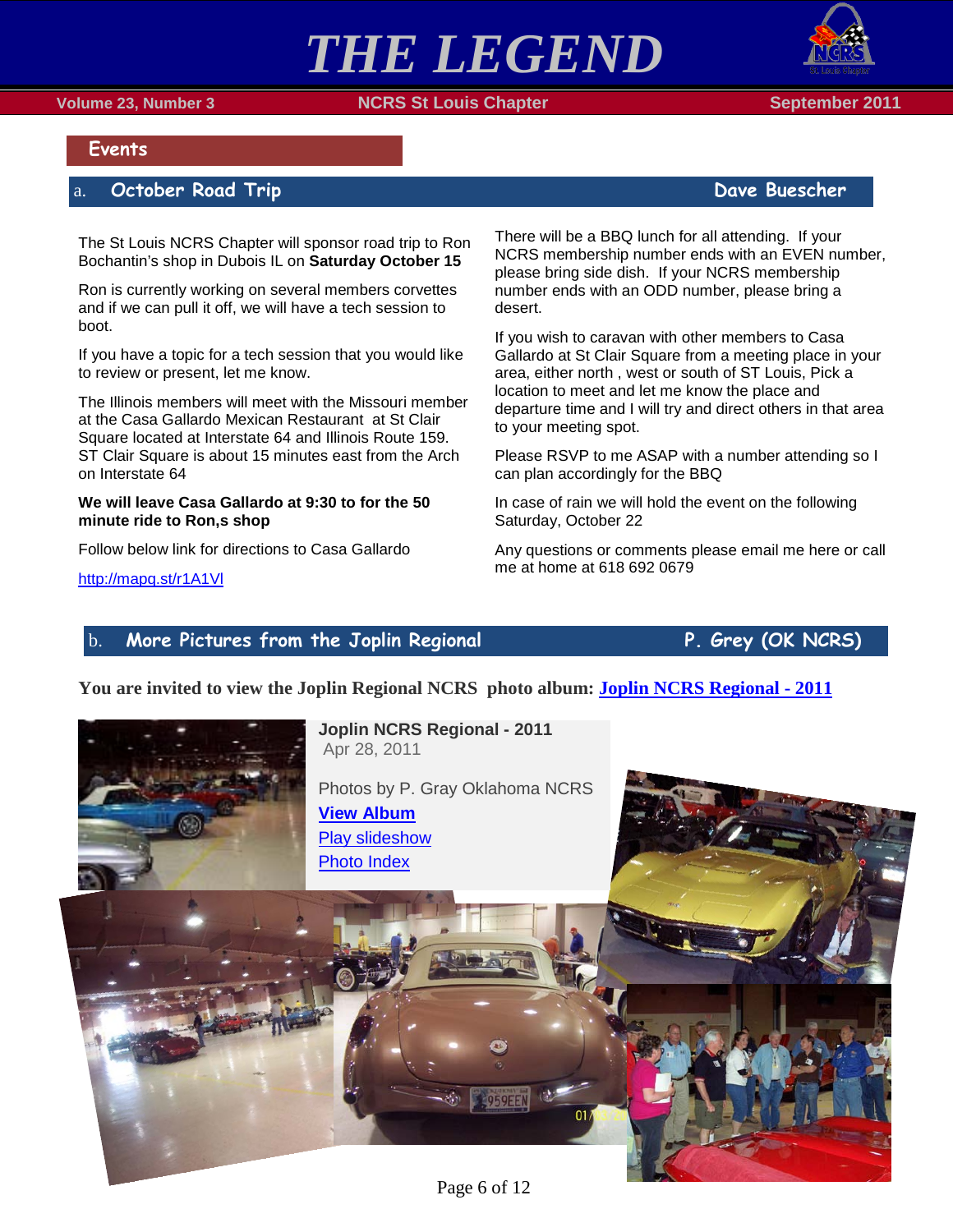

## **Volume 23, Number 3 NCRS St Louis Chapter September 2011**



# <span id="page-6-0"></span>c. **STL NCRS 2011 Calendar**

|                 | <b>Activity</b>                      | Location                  | <b>Time</b> |  |
|-----------------|--------------------------------------|---------------------------|-------------|--|
| <b>October</b>  |                                      |                           |             |  |
| 01, Saturday    | <b>St Louis Chapter Judging Meet</b> | Mary's Shelter, Love Park | 9:00 AM     |  |
| 13, Thursday    | <b>Board meeting</b>                 | <b>JJ's, St Charles</b>   | 4:30 PM     |  |
|                 | <b>St Louis Chapter Meeting</b>      |                           | 6:30 PM     |  |
| <b>November</b> |                                      |                           |             |  |
| 10, Thursday    | <b>St Louis Chapter Meeting</b>      | JJ's, St Charles          | 6:30 PM     |  |
| <b>December</b> |                                      |                           |             |  |
| TBD, Sunday     | <b>Nurses for Newborns - Holiday</b> | <b>Plaza Frontenac</b>    | $12 - 4$    |  |
|                 | Wrapping                             |                           |             |  |
| TBD, Saturday   | <b>St Louis Chapter Holiday Meal</b> | <b>TBD</b>                |             |  |

## <span id="page-6-1"></span>**For Sale or Trade**

# <span id="page-6-2"></span>a. **Parts and Cars**

| <b>Holley carberator</b><br>#3868864 LIST-3140-1 dated 573<br>Altenator w/o pulley<br>#1100692-55A 4J10-12V NEG | 1978 T Top Corvette. 29,000 miles. Dark<br>brown metallic with dark brown interior.<br>Excellent mechanical condition and original<br>paint. Best offer. Contact Fred at 636-332-<br>9590. If interested I can send more detailed<br>info and pictures. |
|-----------------------------------------------------------------------------------------------------------------|---------------------------------------------------------------------------------------------------------------------------------------------------------------------------------------------------------------------------------------------------------|
| Contact: Don Pickles DDPCPA@aol.com                                                                             |                                                                                                                                                                                                                                                         |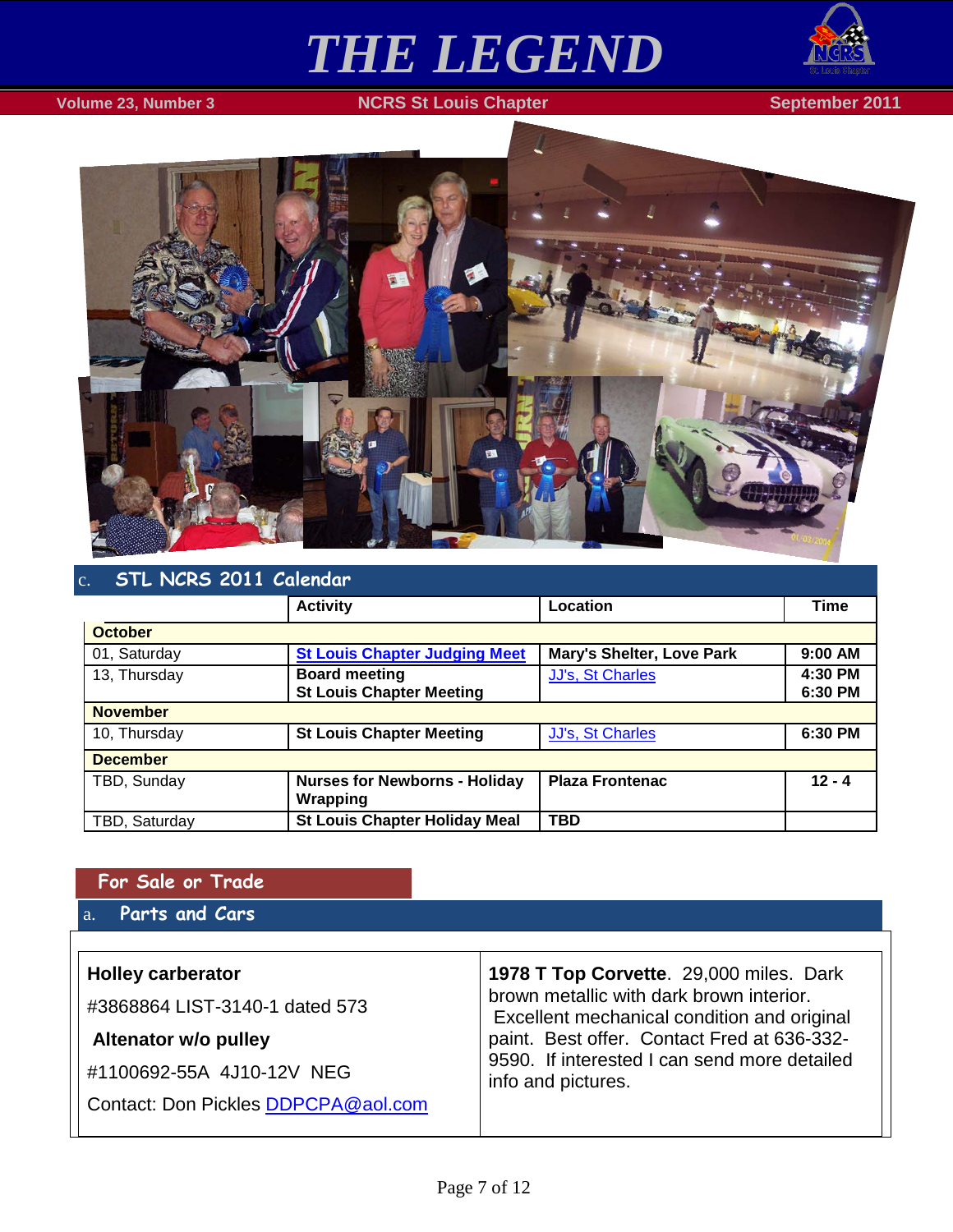

| <b>1964 GTO Red/Red 389/4-speed restored, a</b><br>real GTO have documents. | <b>Wanted: Rear Quarter Trim Panel with</b><br><b>Shoulder Harness Provision for 1971 Corvette</b><br>Convertible. Prefer black panel but any color<br>will work. |  |
|-----------------------------------------------------------------------------|-------------------------------------------------------------------------------------------------------------------------------------------------------------------|--|
| 1964 Impala SS 2 door Red/Blk 327/4-speed<br>restored.                      |                                                                                                                                                                   |  |
| 2001 Corvette Coupe Millennium Yellow,<br>Automatic 18,000 miles.           | <b>Wanted: Cluster bezel for 1971 Corvette with</b><br>air conditioning                                                                                           |  |
| 1955 Ford Crown Victoria nice driver,<br>engine rebuilt.                    | John Guilfoy #52258 (314) 703-8300.                                                                                                                               |  |
| Call Mike at 636-625-8480 or e-mail me at<br>mhanley@centurytel.net         |                                                                                                                                                                   |  |

(*Send me any items that you have for sale or are looking for and they will go in the next edition! Thanks - Doug [dc.garrette@gmail.com\)](mailto:dc.garrette@gmail.com)*



### <span id="page-7-0"></span>**Club Information**

### <span id="page-7-1"></span>a. **Meeting Minutes Kay Augustus**

### **July 14th, 2011**

Kelly Waite called our quarterly Board Meeting to order. Members in attendance were: Kelly Waite, Don Pickles, Mike Hanley, Jeff Peters, Greg Simon, Jim Augustus, Kay Augustus, Doug Garrette, Tom Kreyling, Gen Kreyling, Dave Buescher and Ron Bochantin.

First topic covered was our Joplin Regional. The bills are not complete yet but we should make about \$2500 for each club. From all

the feedback, it was a top shelf event. Jeff Peters made a formal salute to Joan for all the work and proding that she had to do.

The treasurer's report was not given in Joan's absence, but the total at this time is \$4365.31.

It has been brought to our attention that we were postponing considering an additional charity. We are going to check into this and then bring it before the membership. Maybe just give the 50/50 to another charity. At this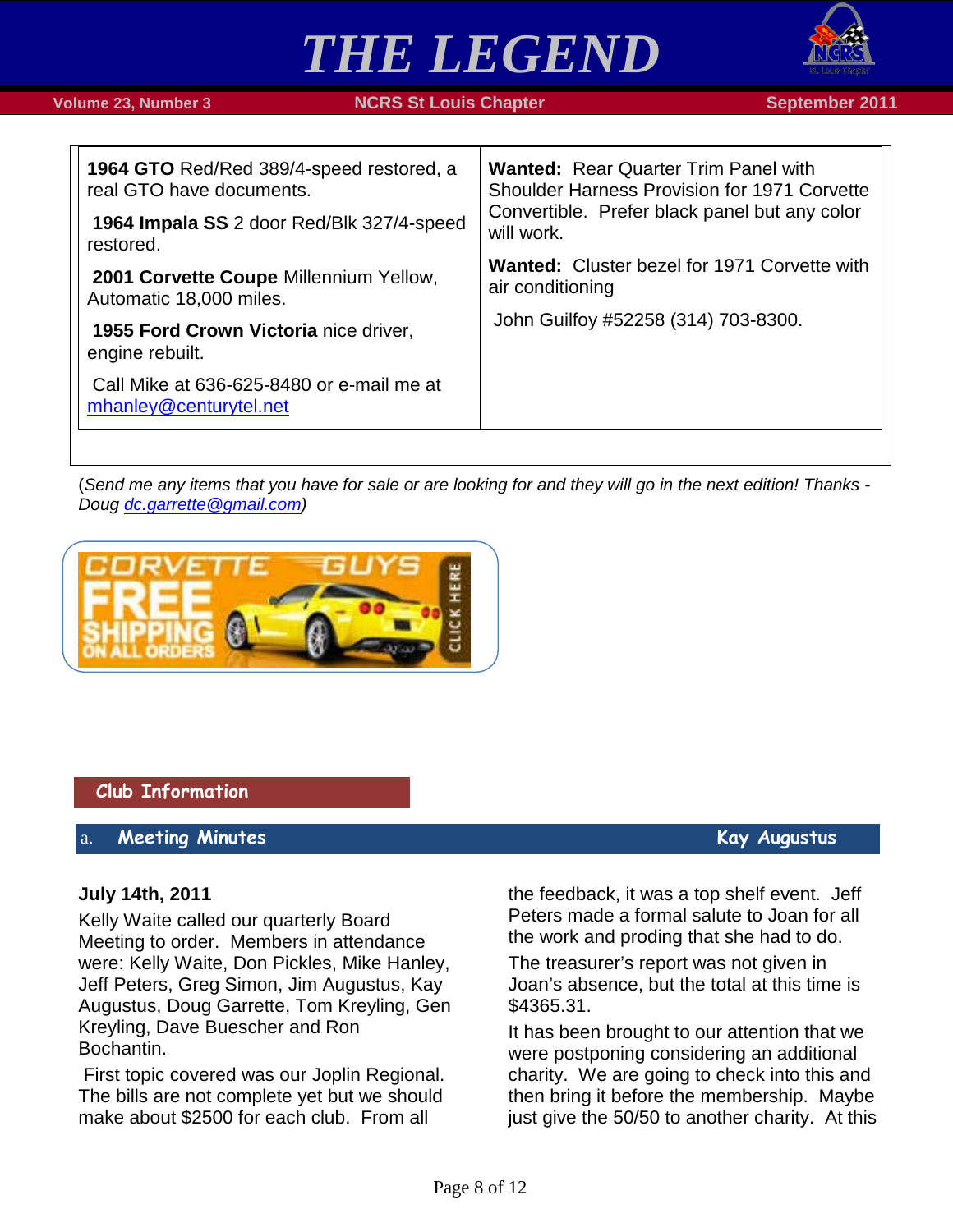



time, the 50/50 goes to Nurses for Newborns along with our other donations.

A question was asked about our seed money for the 2014 Convention. It will be addressed as to how much and when it will be due.

Mike Hanley made a motion that we consider a second charity. Motion was seconded by Doug Garrette and approved.

Jim Augustus brought up the fall judging meet. One owner wants to bring two cars. Is there a problem with that? It was decided that it would be OK. However, if this person is a member, it will only count as one towards our club Top Flight.

Don Pickles mentioned that we need a tech session and he feels it should be more dedicated. In other words, don't work it in with something else. The Board agreed.

Mike Hanley offered to set up a tech session at Sig's Automotive in O'Fallon. Ron Bochantin also volunteered to open his shop at the end of September. This could be a Road Tour as well as a tech session. Dave Buescher offered to get one or the other set up.

It is getting that time of year already. We need to be thinking about gift wrapping for Nurses for Newborns. This will go toward our Top Flight Award.

Bill Lacy is going to check on some tech session ideas. Will be addressed at the next meeting.

Some conversation on a different meeting place. Kelly, Don, Mike Jeff and Dave all volunteered to see if they could find a convenient place.

Don Pickles made a motion to adjourn. Motion seconded by Kay Augustus.

-----------------------------------------------------

## **Meeting Updates**

Kelly introduced a new member, Rich Wolf. Welcome. He also introduced an old

member that has been missing, Jerry Luck and his lovely wife Marcia. Welcome back.

The topics that had been discussed at the Board Meeting were presented to the membership.

Dave Buescher will set up a Road Tour/Tech Session in late September or early October to Ron Bochantin's shop in DuBois, Illinois.

Jim Augustus announced that he hopes to have a body lift sometime this fall.

Joplin Regional was a success and everyone sends cudos to Joan for her hard work.

The treasury has \$4365.31 at the present time.

What about a second charity. Everyone agrees that Nurses for Newborns is OK but would like to expand to an additional charity. Some groups mentioned were Wounded Warriors and Backstoppers.

The Judging Meet for October has two cars locked in. Please let Jim know if you are going to attend. It makes it easier if we know there are going to be judges.

Jeff Peters brought up the Board discussion about better tech sessions. It will be addressed.

Mike Hanley needs feed back on receipt of everyone's Driveline. National is trying to track down the problems with delivery.

Denny Marshal has a new 68 coupe.

50/50 totaled \$84.00 Half of it went to Frank Bloemke. Congratulations.

### **August 11th, 2011**

The August gathering of the St Louis Chapter of NCRS met on August 11th, at J J's Restaurant in St. Charles, MO.

It was announced that Joan Burnett would be running for Director of our region. We need to support her in this decision. Each membership is eligible for one vote. Kelly Waite also presented Joan with a plaque in appreciation for her job well done during the Joplin Regional in April.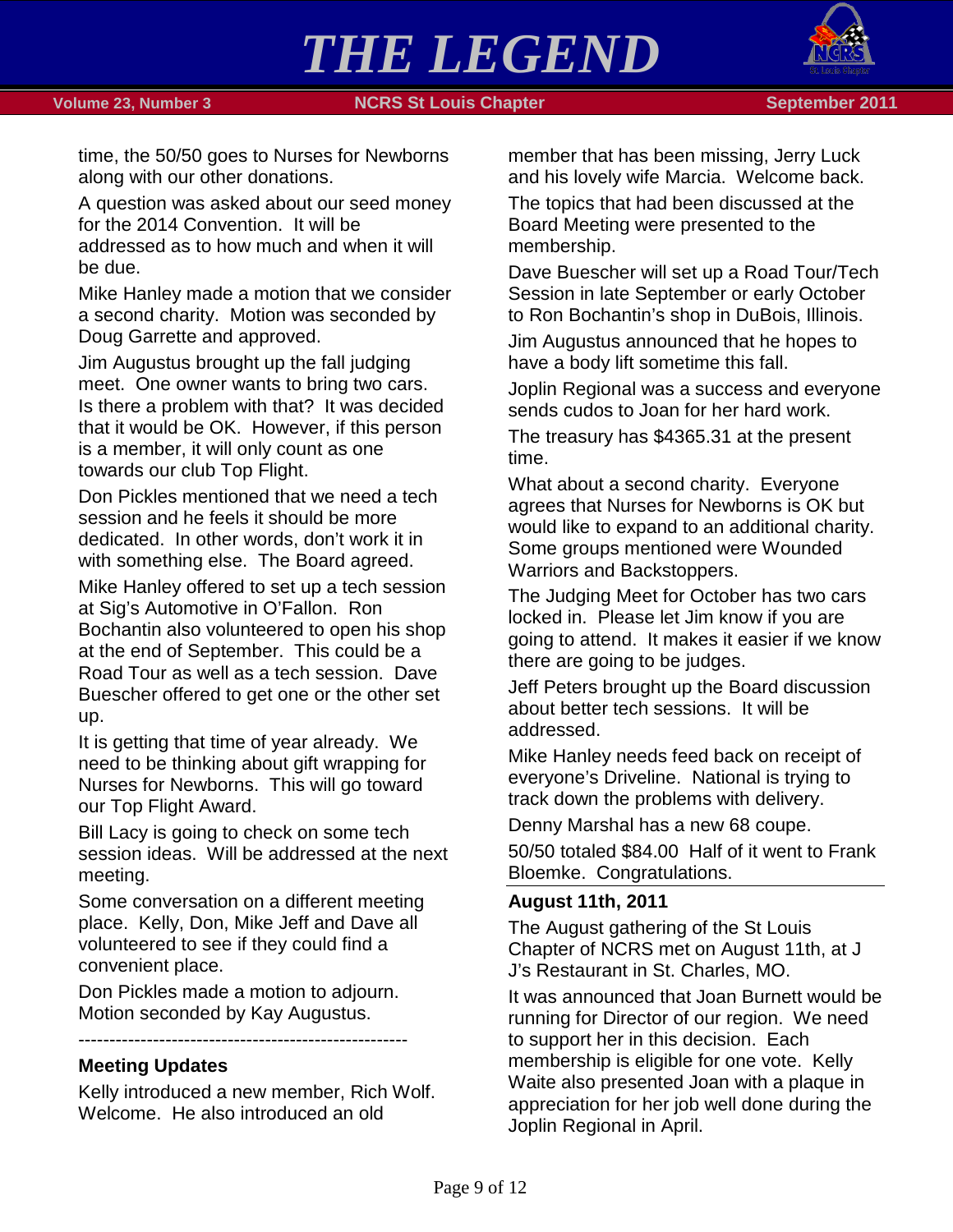



The plans for the National in Kansas City are rolling along. All necessary documents have been approved by National Board and have been signed. Dana Forrester will be in charge.

Kelly introduced David Phegley who owns at 1965. He is planning on joining the chapter. Welcome David.

The balance in the treasury is \$4310.36.

Ron Bochantin is hosting a Road Tour/Tech session at his business in DuBois, Il. On October 15th. There is a rain date for the following Saturday if needed. More details to follow.

The Chapter Judging meet is full for October. At present there is a 1969, 1968, 1967 and a 1957. There were two requests that were turned down. Please arrive by 8:30AM at Mary's Pavilion. Everyone is asked to bring some sort of a dish to pass. Ernie and

Brenda Durlass will be cooking the meat. If you have not already done so, let Jim Augustus know that you will be there and if you will judge. Judges are needed in order to get 4 cars done in a timely fashion. We also have Mary's Pavilion for April 21st of 2012.

The Driveline arrived at most homes in a more timely manner. However, it was the issue that included the Restorer. The next issue might be a little slower. However, they are trying to be more timely with the arrival.

Don Pickles announced that our Top Flight for the Chapter is right on schedule.

The 50/50 drawing totaled \$72.00. Casey Shea won \$36.00 and Nurses for Newborns will receive the other half.

Motion to adjourn by Jim Augustus and seconded by Don Pickles

## <span id="page-9-0"></span>b. **Editors Note Doug Garrette**

The newsletter and web page are great ways to keep everyone in the club current on our latest activities. We are working hard to keep them up to date. The next edition of *The Legend* is planned for December 2011. Please send in your articles by 15 November.

# Club Shirts

Order your club shirt. They are available in three styles. Contact Cherie Garrette at (314 971-1373) or [dc.garrette@gmail.com](mailto:dc.garrette@gmail.com) to order. Style #1 - (55% Cotton / 45% Polyester)



\$40.00 - Men's - S through XXXL

- Women's - XS through XXL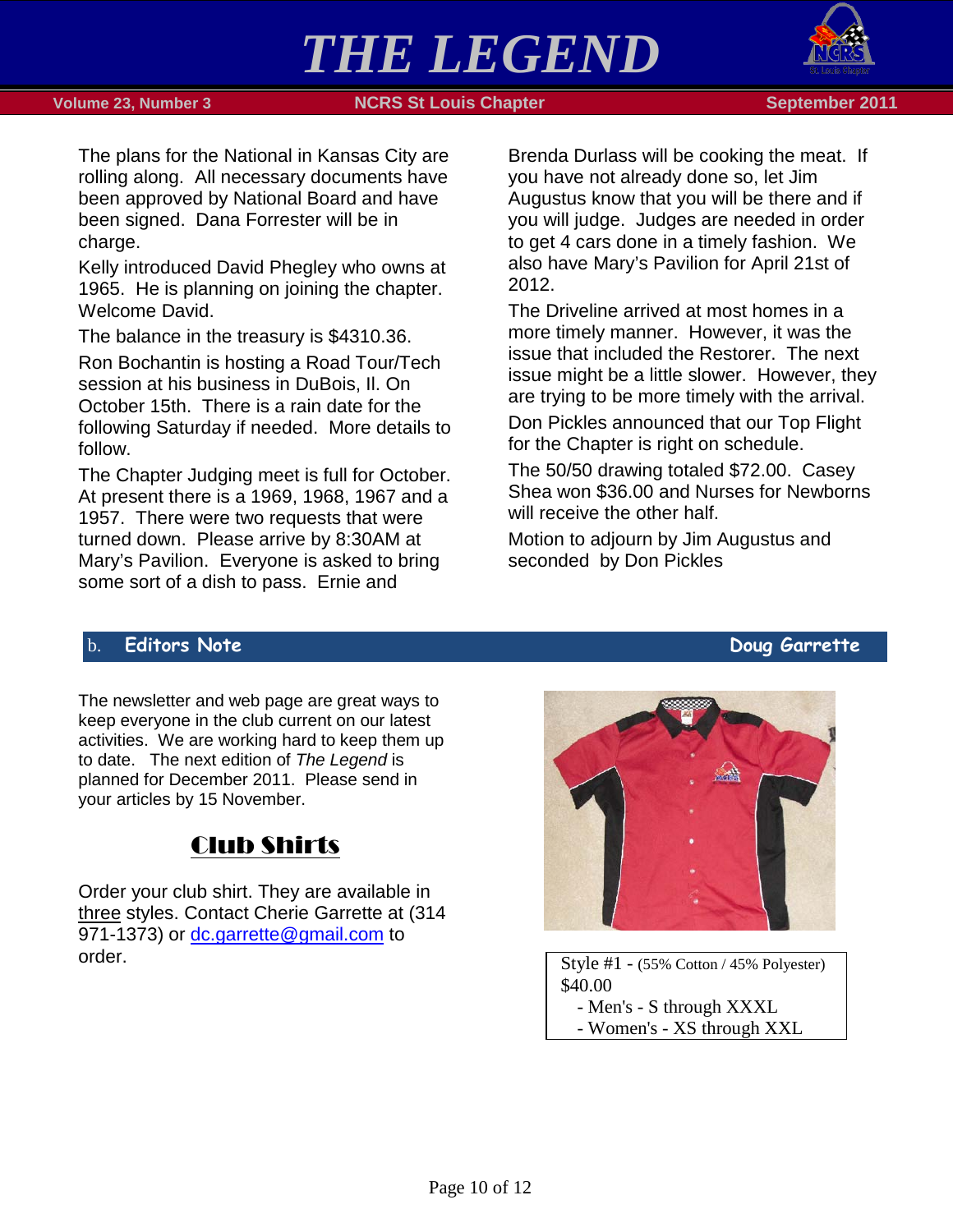

#### **Volume 23, Number 3 NGRS St Louis Chapter September 2011**



Style #2 - (100% Cotton Pique Knit) \$35.00 - Men's - S through XXXL



Style #3 - (100% Polyester - Moisture free knit golf) \$30.00

## <span id="page-10-0"></span>c. **Joplin 2011 HoA Regional Sponsors**

### **2011 Heart of America Regional**

#### **Platinum Sponsors**

- *-* Cable-Dahmer Chevrolet
- *-* Cygnet design
- *-* Key Sport

#### **Silver Chapter Member Sponsors**

- *-* Jim & Kay Augustus
- *-* David Houlihan
- *-* John Mathers
- *-* Joe Raine
- *-* Ken Webb
- *-* Corvette's Unlimited of America
- *-* Garmin International
- *-* R.D.S. Industries
- *-* Joan Burnett
- *-* Bill and Dian Lacy
- **Rick and Teresa Oglesby**
- *-* Randy Rapp
- *-* Greg Horton
- - *-* Dennis Marshall
	- *-* Jeff Peters
	- *-* Kelly Waite

Page 11 of 12

- Men's - S through XXXL - Women's - XS through XXL

Our web page [\(http://stlouisncrs.org/\)](http://stlouisncrs.org/) and newsletter are available for posting classified ads for those parts that you no longer need. Ads for any model year Corvette to buy, sell, or trade are free NCRS members.

Commercial advertising is also available for the newsletter (includes a link on our web page). All ads will be included in four consecutive newsletters.

### **Classified Ads:**

- Free for members 50 words or less
- \$10 for non-members

Feel free to drop me a note if you have any suggestions for improving our newsletter or webpage [\(dc.garrette@gmail.com\)](mailto:dc.garrette@gmail.com). I want to hear from you!